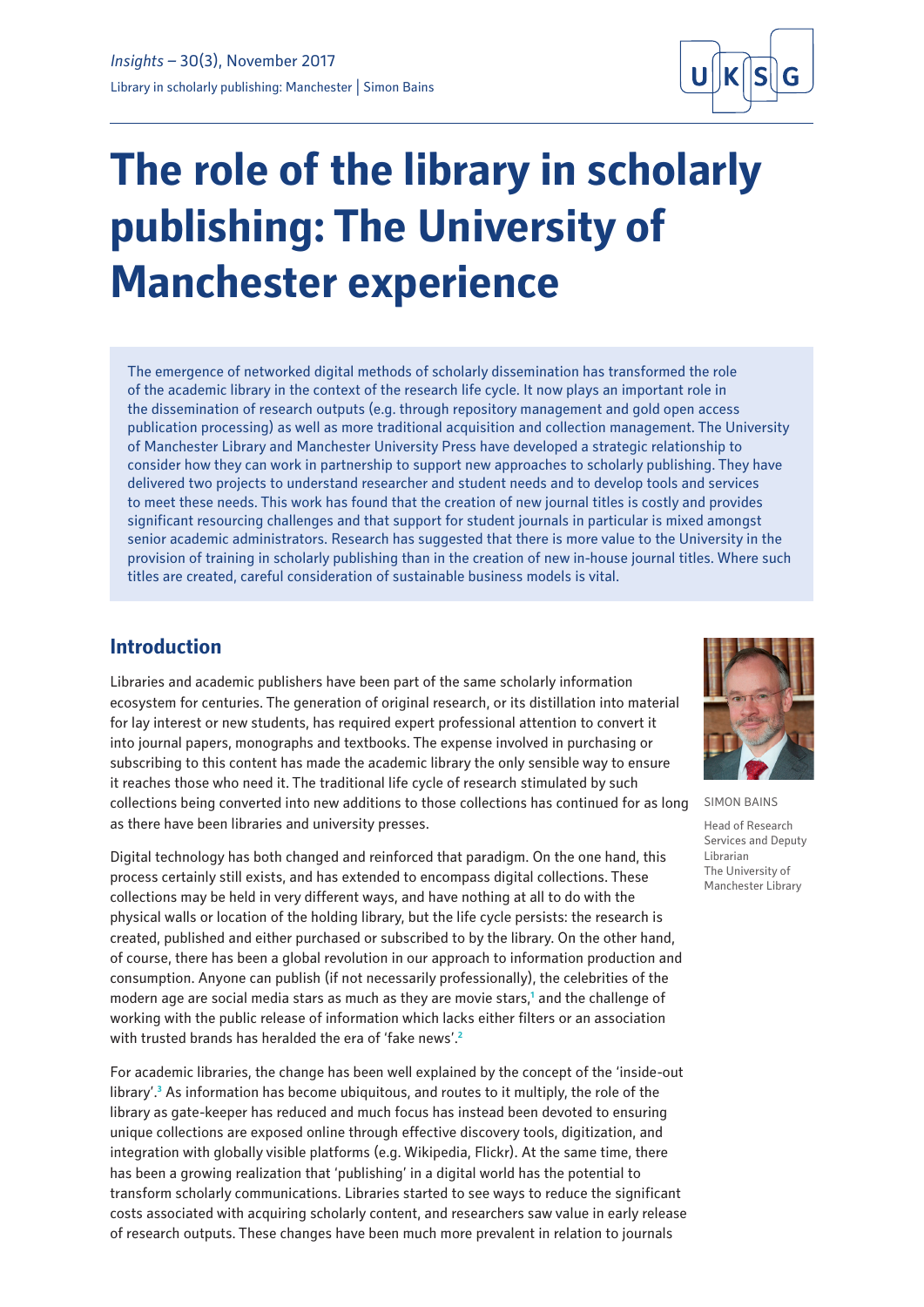

As a consequence, the academic library has developed entire new service areas in support of open access (OA) publishing and research data sharing, and the scholarly outputs of the university have become, in this sense, another 'special collection' of unique content which requires stewardship and dissemination. In that context, surely the library is well positioned to act as the publisher, as well as the consumer, of scholarly research?

There is abundant evidence that this is now a trend. The American Library Publishing Coalition<sup>5</sup> documents many examples of it,<sup>6</sup> and in the UK several libraries have recently reported on such work.**7,8,9** Of course, this is not actually a new thing in one sense. As a recent Jisc report notes, university presses in the UK date back to the 16<sup>th</sup> century.<sup>10</sup> Before the existence of a dominant commercial academic publishing sector, the emergence of which was recently described very vividly,**<sup>11</sup>** universities published the outputs of academe through their presses. Many continue to do so, and some, of course, are major commercial enterprises in themselves.

The significant differences in emerging scholarly publishing enterprises, when compared to established operations, relate to their mission and business model. These new initiatives take open access as their starting point and their objectives relate to the reach of the outputs that they publish rather than the financial returns that these outputs generate. Instead of generating subscriptions and sales to cover their costs, they must either apply charges at the supply side (article processing charges, or APCs) or rely on institutional or other funding sources. A number of models are emerging to address the fact that publishing is not free, even in an environment where it has become very much easier to do it.

It is in this context that the University of Manchester Library (UML)**<sup>12</sup>** took the decision in 2014 to consider the potential value to the University of a Library-based publishing service.

## **The institutional context**

Unlike a number of similar initiatives, UML is part of a university that has an established press. Manchester University Press (MUP)**<sup>13</sup>** had recently been through a strategic review, and one of the outcomes of that review was recognition that the growth of open access was bringing the objectives of MUP and UML closer together. There were already long-standing strategic and operational connections; the University Librarian was, and continues to be, a member of the MUP Board, and MUP publishes the *Bulletin of the John Rylands Library*. **14** However, the review recognized the changes taking place in the scholarly landscape and specifically asked that efforts be combined to respond to them.

This exposed one of the challenges, which subsequently emerged as a national theme at the University Press Redux conference in Liverpool in 2016.**<sup>15</sup>** MUP and UML are financed in quite different ways. The Press is expected to be self-sustaining, and to generate profits for the University through its services, principally book sales. The Library, on the other hand, is a cost centre. The University accepts that it is a necessary overhead which requires investment in order to meet strategic objectives. In the same way as the other professional services

'support for the concepts of openness and sharing as credible, efficient and ethical alternatives'

'The significant differences in emerging scholarly publishing enterprises … relate to their mission and business model'

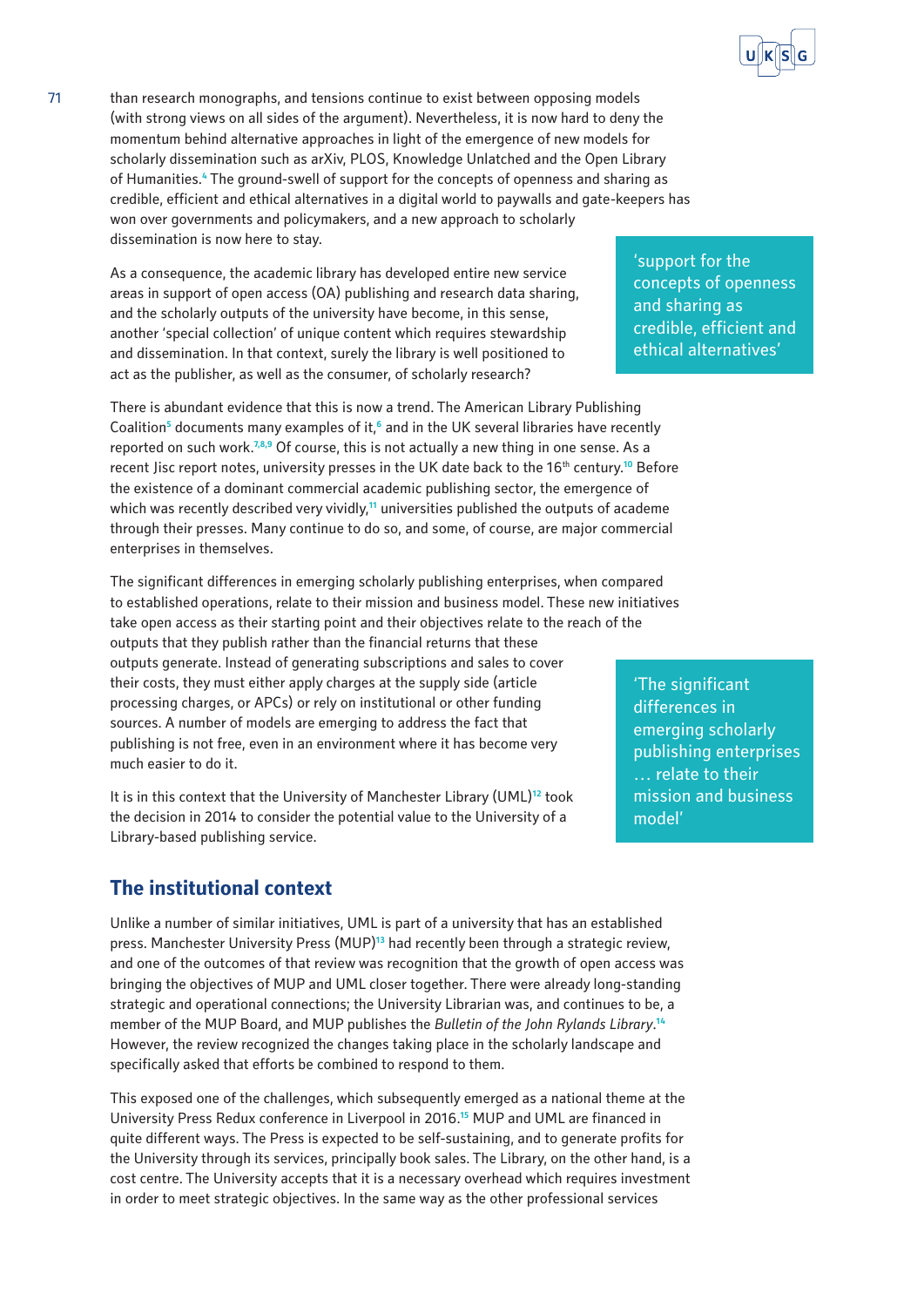

72 operated by a university (IT, estates, research administration, teaching administration and so on), library collections and services are essential components of the student experience and of university research and must be financed accordingly. These contrasting financial models presented immediate challenges for a Library/Press partnership. While UML could take a decision to prioritize such work over other things (noting that that is always easier said than done), the Press could only invest effort in such a project if there was a clear source of revenue.

## **The James Baldwin Review**

An early opportunity to work in partnership came in 2013, when Dr Douglas Field, a lecturer in American Literature, approached us about the creation of a new OA journal title focusing on the work of the writer and social critic James Baldwin. Financial support was available through a partnership with Northwestern University in the USA and after discussion it was agreed that the Library content budget would be used to match Northwestern's contribution. While the Press took on the professional publishing work, the Library also agreed to fund and configure the necessary OA platform, in this case Open Journal Systems (OJS).**<sup>16</sup>**

Library and Press agreed to make this a very visible output of our partnership work, and the journal is now published under a shared imprint, 'Manchester Open Library', and both Library and Press are clearly identified as partners. The *James Baldwin Review***<sup>17</sup>** has published two annual issues, and we are pleased with the evidence of its use, both in terms of hard metrics (e.g. numbers of downloads) and qualitative evidence,**<sup>18</sup>** including a reference in the *New York Review of Books*:

'Baldwin left behind more than enough keepers of his flame. Even so, his revival has been astonishing. He is the subject of conferences, studies, and an academic journal, the *James Baldwin Review*'.**<sup>19</sup>**

This project began to reveal the challenges. Working directly with MUP helped Library staff understand the publishing process more fully, and left us far less likely to underestimate the level of skill and amount of staff time necessary if we were going to undertake any similar work ourselves. It also made us think about the financial commitment. There is little point setting up a scholarly journal if funding is only guaranteed for that year's annual budget cycle. In this case we have had to commit several years ahead, which is acceptable for one title, but would start to be much more difficult at scale. Service sustainability has been a recurring theme in our deliberations.

### **Student publishing projects**

The opportunity to develop a wider publishing service presented itself with the creation of a new research centre at Manchester. The Centre for Higher Education Research, Innovation and Learning (CHERIL)**<sup>20</sup>** is a strategic University initiative to encourage research into pedagogy and educational policy and practice. In 2015 it launched an annual funding round to encourage University staff to bid for grants to support projects which aligned with the Centre's mission. CHERIL forms part of a wider strategic commitment to ensure connectivity between teaching and research, which also includes a number of opportunities to encourage the development of research skills amongst taught students, co-ordinated by an initiative called Learning through Research.**<sup>21</sup>**

Encouraged by the possibility this project call presented to support further collaboration, a joint bid was submitted to CHERIL, and was successful. In 2016 we ran a project called Student Open Access Research (SOAR) to allow us to explore the appetite for publishing amongst our students. We had also, by this point, made contact with final-year medical students who were setting up a journal and had strong academic support for it. We were able to make use of the same OJS software for this title, and the Press was able to provide publishing support through the additional financial support we had received.

'contrasting financial models presented immediate challenges for a Library/Press partnership'

'Service sustainability has been a recurring theme in our deliberations'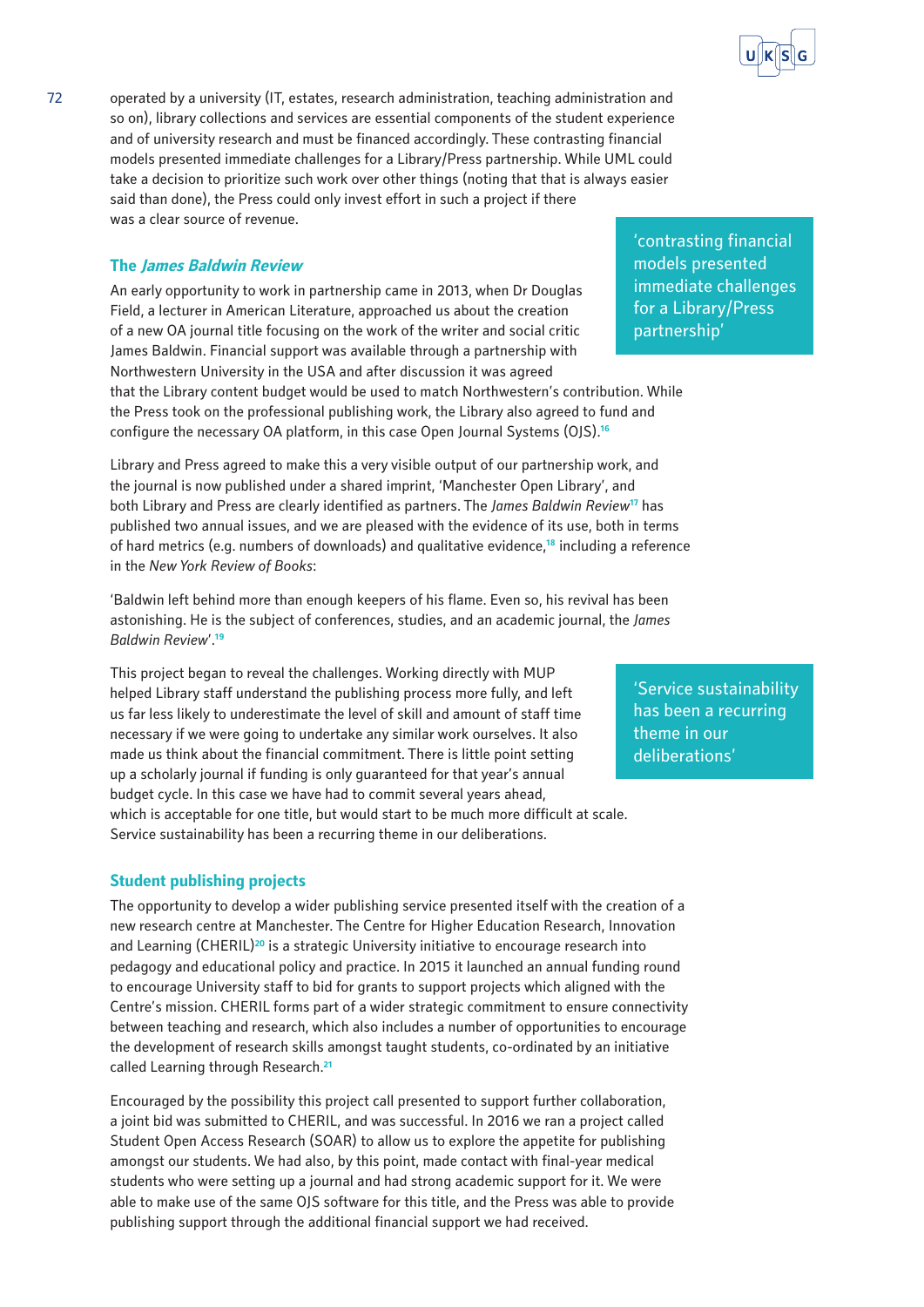

73 SOAR worked on a number of aspects of the problem: it allowed us to engage with students to understand interest levels and knowledge of academic publishing; it helped us test the practicalities of the OJS platform for novice journal editors; it allowed us to think about the associated pedagogy, i.e. not simply the production of research papers, but the critical reflections on the process that would be evidence of the learning and development resulting from doing such work. As the project progressed, it became clear that one of the most potentially valuable outputs would be a toolkit that supported any students considering research publishing. Such a resource would provide direct benefits in terms of new skills and awareness about academic practice, irrespective of whether the students could invest the time in the daunting task of actually creating and running a journal.

The final report**<sup>22</sup>** acknowledged that while there is much potential in a number of areas, the challenges are significant. It became clear that OJS was not fit for purpose, and more market research was necessary to understand levels of demand before making a commitment to develop a service. However, the creation of a draft toolkit seemed worthy of further work. By this time UML had developed a package of online and face-to-face learning resources called My Learning Essentials,**<sup>23</sup>** which had received many plaudits and won an award.**<sup>24</sup>** We were beginning to think about a companion My Research Essentials, and the publishing toolkit represented the groundwork for the creation of learning materials which would slot very neatly into this programme. On that basis, a subsequent year of funding was awarded by CHERIL.

Publishing and Research Learning for Students (PuRLS) concentrated on the development of these materials, and we used much of the project grant to provide a Library-based secondment to a member of staff from MUP to work alongside our e-learning and academic skills experts. Further support was provided to the development of the student journal in Manchester Medical School, which was not yet ready to launch. Learning from our experiences with OJS in our previous project, we also invested in usability testing to ensure that the online learning modules we created were intuitive and capable of meeting student needs.

Three online modules were released by the project: 'How to get published in academic journals', 'Editing a journal' and 'Peer review'. We have been pleased with levels of use (400 recorded uses in the first six months) and they sit comfortably alongside other research skills modules (currently 'Introduction to citation analysis' and 'Research Data Management', with further topics in the pipeline) in My Research Essentials.**<sup>25</sup>** This project also saw the *Manchester Medical Journal* come to fruition, with the first issue launched at the end of 2016. The student editors suggest that this will become a platform for the teaching of critical appraisal which 'could be considered as a model for others looking to promote skills in academia amongst students'.**<sup>26</sup>**

The project engaged with senior academics at Manchester, and we were interested, and also a little disheartened, to discover a lack of strong support for the concept of student publishing. We heard that doctoral students should be focusing on getting published in the established journals in their field, and that the creation of student journals would represent a distraction, and could become a destination for their work that would not advance their careers. There was also little support for an initiative targeting taught students, beyond considering it as a vehicle for marketing purposes rather than scholarly communications.

Finally, we used this project to engage with our peers, as we were very conscious that other institutions were working in the same space, and we were interested to see how many journals were being launched, given our own caution in relation to demand, commitment required and sustainability, and the low levels of academic interest and support we had encountered. To this end, PuRLS hosted a one-day project in early 2017 which brought

'one of the most potentially valuable outputs would be a toolkit that supported any students considering research publishing'

'We heard that doctoral students should be focusing on getting published in the established journals in their field'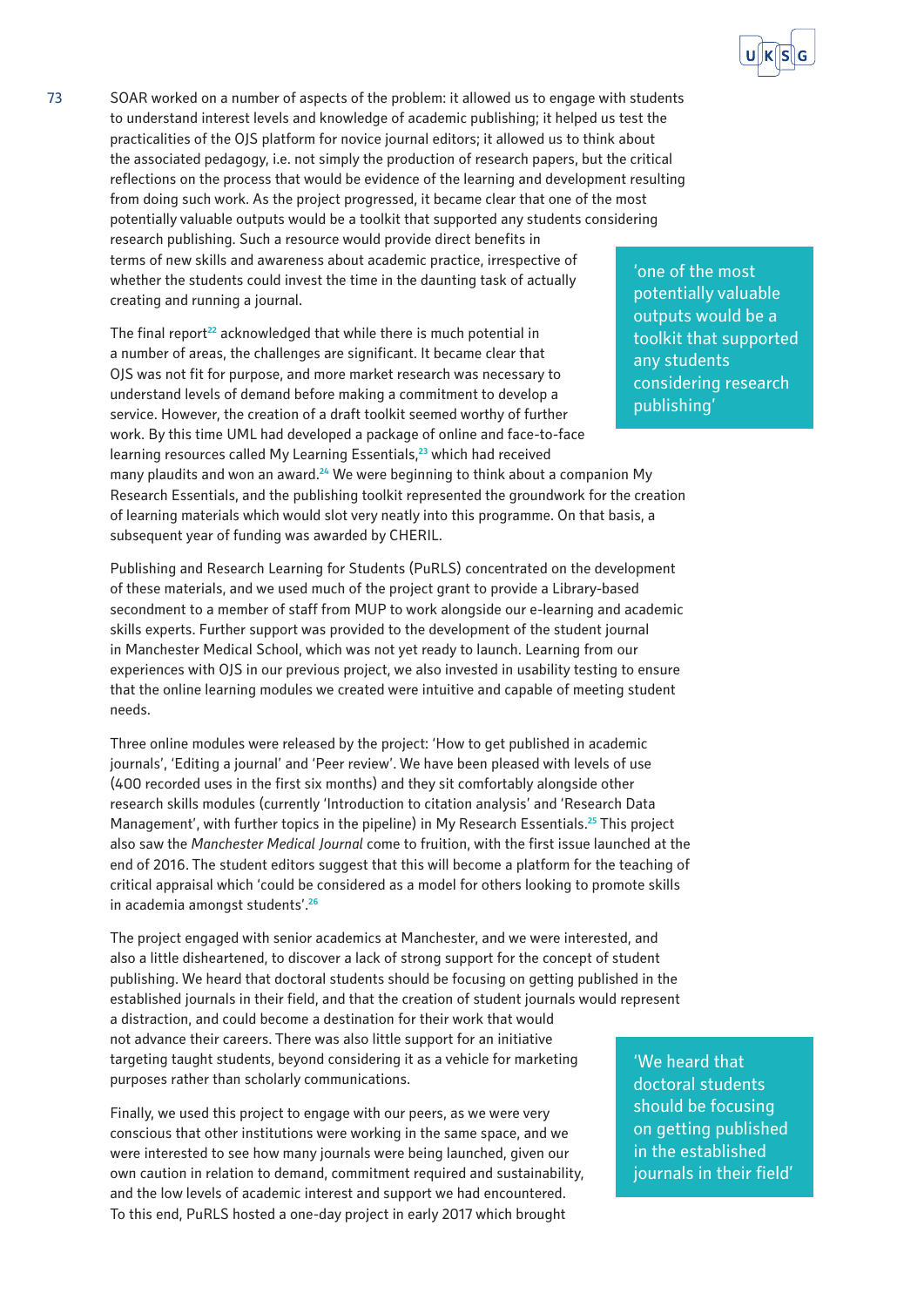

74 together a number of UK university libraries and presses to share work and lessons learned specifically relating to student publishing. Several interesting learning points emerged from this event.**<sup>27</sup>** In particular, it was clear that institutions were often running these services with limited staffing and budgets, and the relationship between new publishing services and university strategic objectives was not always clear. Where an institution has taken a strategic decision to move into OA publishing, the degree of commitment and investment seems significant, as is the case at University College London.**<sup>28</sup>** Even in this example, they report that time to support student publishing is very limited.**<sup>29</sup>** Our experience at Manchester has been that there is a significant need for publishing expertise and it has not been sufficient simply to provide a hosting platform and publishing tools. Although this type of service exists (at the University of Edinburgh, for example),**<sup>30</sup>** it would not have met the needs either of the *James Baldwin Review* or *Manchester Medical Journal*.

## **Next steps**

UML and MUP chose not to respond to the third call for projects from CHERIL. We concluded that this was as far as we could take this work for now, and both organizations had other commitments from which it was hard to divert resource, even with additional investment. However, PuRLS inspired academic colleagues to develop their own thinking on ways to encourage and manage the dissemination of taught student work and their CHERIL-funded work this year may lead to further opportunities for us. In the meantime, it is gratifying to know that our work has encouraged academics to focus on the issues, and we hope to see senior academic decision makers influenced by this in due course.

In the meantime, both Library and Press are pursuing their own ambitious plans. UML has concluded a three-year strategic cycle and is actively consulting on a 2018–21 strategic plan. We see opportunities to support our student community both in terms of increasing the skills provision we offer to doctoral students, and in terms of further connecting taught students with research skills. We expect the Teaching Excellence Framework (TEF) to be a strategic driver for change, as the extent to which research informs teaching is addressed in the learning environment component of the TEF.**<sup>31</sup>** How we support the University's objectives in relation to the student learning experience will be of high strategic importance, and we will assess the potential of student publishing services in that context.

# **Conclusions**

It is important to set this work within our wider publishing activity, as our project work has made very clear the challenging nature of making a success of student journal publishing, particularly in relation to convincing academic colleagues of its value and ensuring that outputs will be sustained over a number of years. The focus of the Scholarly Communications team in UML is, necessarily, on academic research papers and OA compliance with funder policies, particularly RCUK and HEFCE. MUP continues to invest in infrastructure to support more effective production and publication of both monographs and journal titles. Where there is opportunity we continue to collaborate, with recent work focusing on stimulating the publication of OA monographs by University of Manchester authors, one of which has very recently been published.**<sup>32</sup>** Our experience is, of course, informed by our context. Where no established press exists, the institutional challenges will be different.

Any decision to invest in a student publishing service must be informed by strategic goals if it is to gain institutional support and become a core service rather than a distraction. Without this alignment and support, the risk to sustainability is high. It is a possible cause for concern that some new enterprises may not prove to have the longevity to sustain their titles over the long term. If that is the

'it is gratifying to know that our work has encouraged academics to focus on the issues'

'Any decision to invest in a student publishing service must be informed by strategic goals'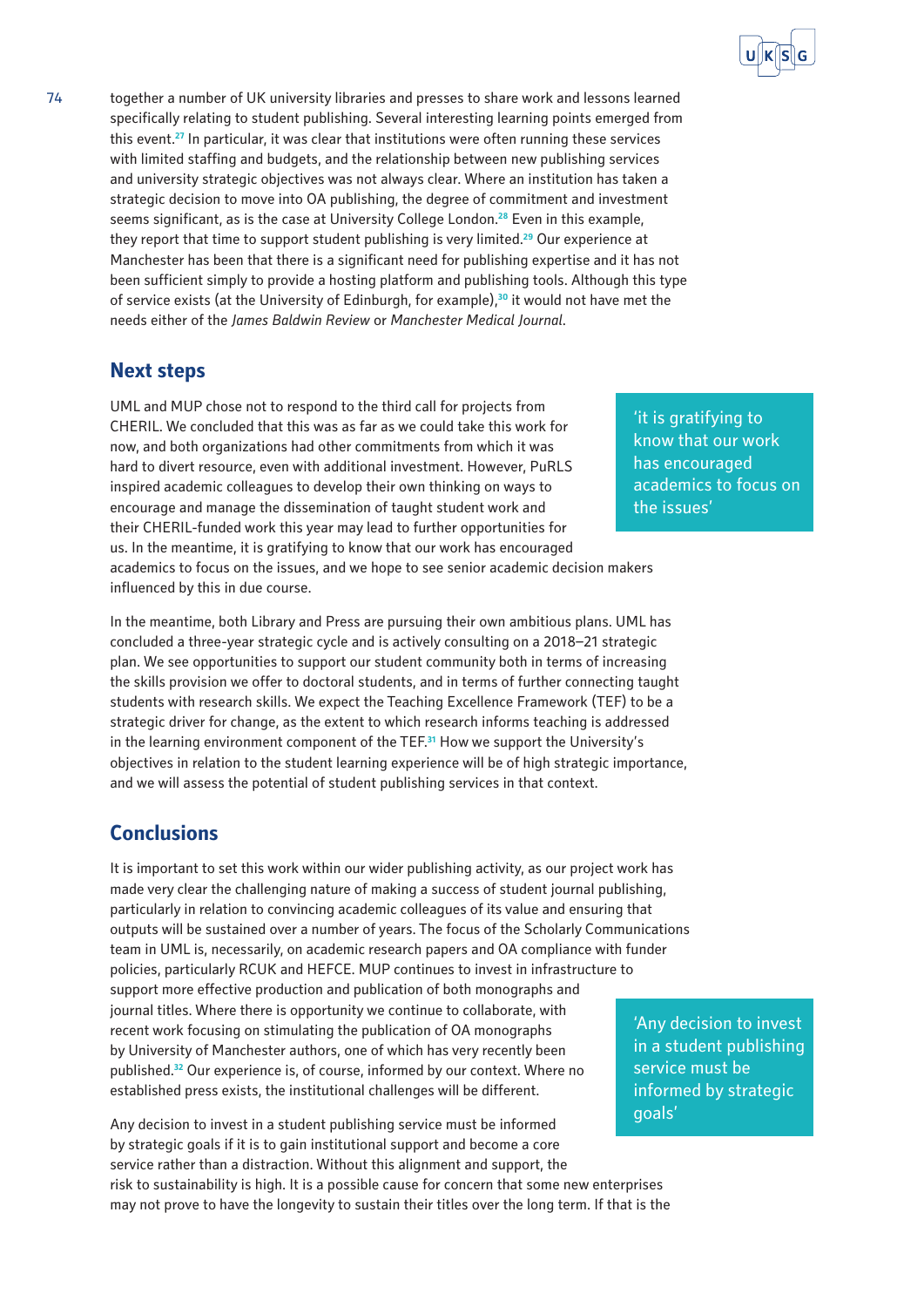

75 case, this may damage our efforts to show that there are genuine cost-effective alternatives to the commercial publishing sector that we have come to depend upon.

Academic culture, as has been very recently argued, continues to allow the commercial model to dominate: '… efforts to use the Web to create alternative, non-profit-driven models of academic publishing have been stymied by the inertia of the academic prestige culture'.**<sup>33</sup>**

An important reason for engaging students in research publishing is to encourage them to think about these issues, as some of our undergraduates will become the researchers of tomorrow. Our engagement with new publishing models at Manchester, with both students and researchers, can be placed within our wider remit to provide training and development in research skills and to advocate for open research methods. UML is actively involved in educating undergraduate students to think about the impact of digital on learning and work,**<sup>34</sup>** and we also provide teaching on openness to academic and professional staff through a postgraduate certificate module.**<sup>35</sup>**

The overused proverb about it being better to teach someone to fish than to give them a fish reflects the conclusion we have reached over two years of thinking about and experimenting with student publishing. If we create student journals, we must invest very significant amounts of time in work which will impact on only a small number of student authors and editors. If we develop teaching materials we will expose many more students to the issues and raise awareness more widely about not just how to write and publish scholarly papers, but why the landscape is shifting and why it is important to form views about the ethics, economics and policies of scholarly communications. This, we have concluded, is both more in line with University strategy and a better use of scarce resources. We will continue to build publishing services in the Library, but we will not build a 'library press'. Instead we will ensure, as the scholarly information ecosystem continues to shift, that Library and Press work closely and effectively within it.

#### **Abbreviations and Acronyms**

A list of the abbreviations and acronyms used in this and other *Insight*s articles can be accessed here – click on the URL below and then select the 'Abbreviations and Acronyms' link at the top of the page it directs you to: **http://www.uksg.org/publications** 

**Competing interests**

The author has declared no competing interests.

#### **References**

- 1. Lewis T, YouTube superstars: the generation taking on TV and winning, *The Guardian*, 2013: **<https://www.theguardian.com/technology/2013/apr/07/youtube-superstars-new-generation-bloggers>** (accessed 22 July 2017).
- 2. Frederikson L, Fake news, *Public Services Quarterly*, 2017, 13(2), 103–107; DOI: **<https://doi.org/10.1080/15228959.2017.1301231>** (accessed 22 July 2017).
- 3. Dempsey L, Library collections in the life of the user: two directions, *LIBER Quarterly*, 2016, 26(4), 338–359; DOI: **<https://doi.org/10.18352/lq.10170>** (accessed 22 July 2017).
- 4. Eve M, Open Access Publishing Models and How OA Can Work in the Humanities, *Bulletin of the Association for Information Science and Technology*, 2017, 43, 16–20.
- 5. Library Publishing Coalition: **<https://librarypublishing.org/>** (accessed 22 July 2017).
- 6. *Library Publishing Directory*, Library Publishing Coalition, 2017; **<https://librarypublishing.org/sites/librarypublishing.org/files/2017%20Directory.pdf>** (accessed 25 July 2017).
- 7. White S and Stone G, 'A new era for library publishing? The potential for collaboration amongst new University Presses', SCONUL Winter Conference 2015; **<https://www.sconul.ac.uk/sites/default/files/Sue%20White.pdf>** (accessed 25 July 2017).
- 8. Skelton V, Launch of White Rose University Press*, Information Today Europe*; **<http://www.infotoday.eu/Articles/News/Featured-News/UK-Launch-of-White-Rose-University-Press-109013.aspx>** (accessed 25 July 2017).
- 9. Ayris P and Speicher L, UCL Press: the UK's 'first fully open access' university press, *Insights*, 2015, 28(3), 44–50; DOI: **<https://doi.org/10.1629/uksg.257>** (accessed 17 August 2017).
- 10. Adema J and Stone G, *Changing publishing ecologies: A landscape study of new university presses and academic-led publishing*, 2017, London, Jisc: **<http://repository.jisc.ac.uk/6666/1/Changing-publishing-ecologies-report.pdf>** (accessed 22 July 2017).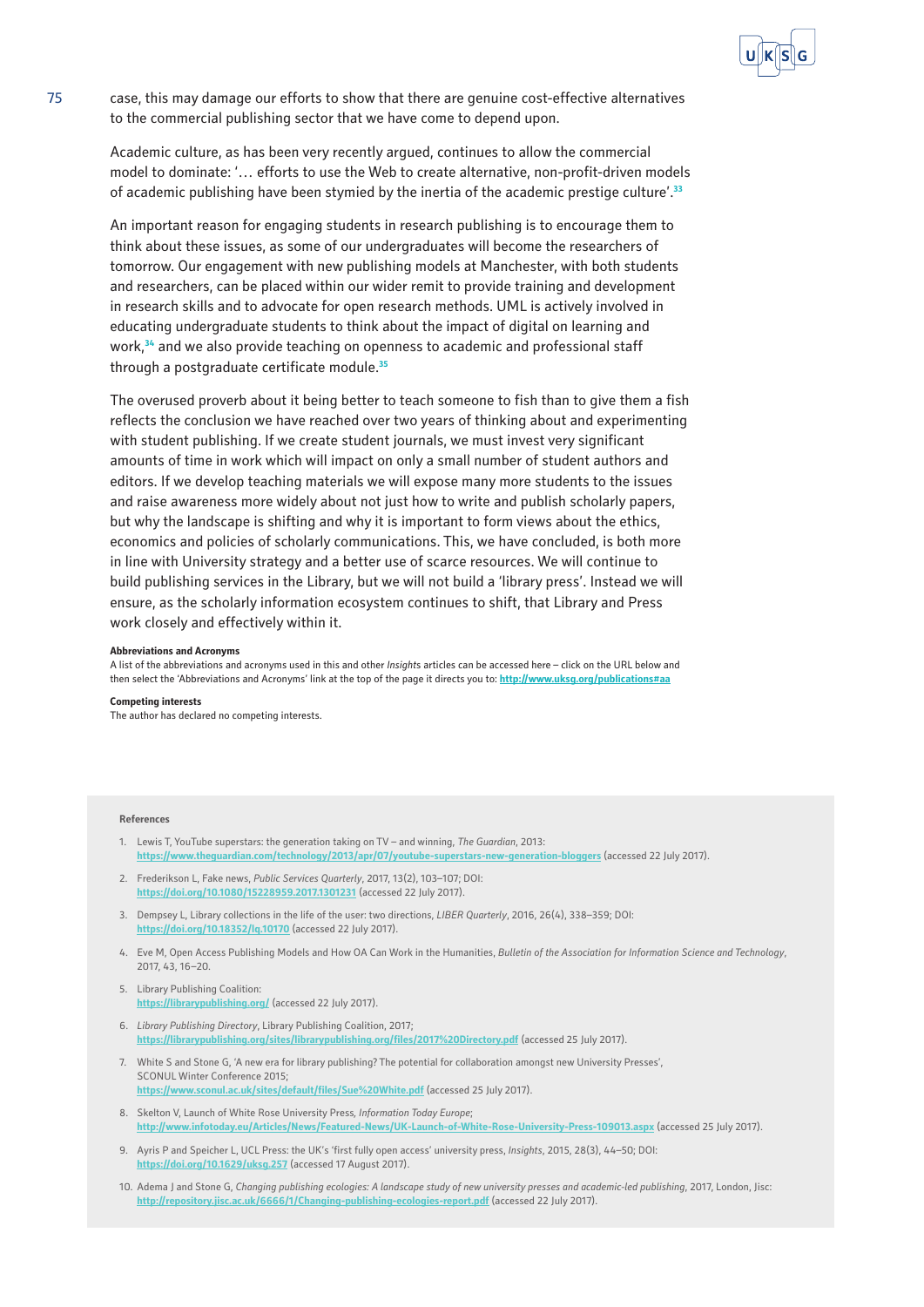

- 11. Buranyi S, Is the staggeringly profitable business of scientific publishing bad for science?, *The Guardian*, 2017: **<https://www.theguardian.com/science/2017/jun/27/profitable-business-scientific-publishing-bad-for-science>** (accessed 22 July 2017).
- 12. The University of Manchester Library: **<http://www.library.manchester.ac.uk/>** (accessed 22 July 2017).
- 13. Manchester University Press: **<http://www.manchesteruniversitypress.co.uk/>** (accessed 22 July 2017).
- 14. Bulletin of the John Rylands Library: **<http://www.manchesteruniversitypress.co.uk/journals/bjrl/>** (accessed 22 July 2017).
- 15. Cond A and Rayner S, The University Press Redux: Introduction, *Learned Publishing*, 2016, 29, 314–315; DOI: **<https://doi.org/10.1002/leap.1055>** (accessed 29 August 2017).
- 16. Open Journal Systems: **<https://pkp.sfu.ca/ojs/>** (accessed 24 July 2017).
- 17. *James Baldwin Review*: **<https://jbr.openlibrary.manchester.ac.uk/index.php/jbr/index>** (accessed 24 July 2017).
- 18. LaGuardia C, 16 October 2016, *James Baldwin Review*, ProQuest Magazines for Libraries Update Blog: **<http://www.proquest.com/blog/mfl/2016/James-Baldwin-Review.html>** (accessed 24 July 2017).
- 19. Pinkney D, Under the spell of James Baldwin, *The New York Review of Books*, 2017, March 23 issue: **<http://www.nybooks.com/articles/2017/03/23/under-spell-james-baldwin/>** (accessed 24 July 2017).
- 20. Centre for Higher Education Research, Innovation and Learning: <http://www.staffnet.manchester.ac.uk/cheril/> (accessed 24 July 2017).
- 21. Learning through Research: **<http://www.manchester.ac.uk/study/undergraduate/teaching-learning/methods-materials/research/>** (accessed 24 July 2017).
- 22. Bains S and Pinter F, *Student Open Access Research (SOAR)*, Manchester, University of Manchester: **<http://hummedia.manchester.ac.uk/schools/seed/education//cheril/projects/simon-bains-final-report-feb2016.pdf>** (accessed 24 July 2017).
- 23. My Learning Essentials: **<http://www.library.manchester.ac.uk/using-the-library/students/training-and-skills-support/my-learning-essentials/>** (accessed 24 July 2017).
- 24. *Blackboard Catalyst Award for My Learning Essentials*, 21 May 2014: **<http://www.manchester.ac.uk/discover/news/article/?id=12140>** (accessed 24 July 2017).
- 25. My Research Essentials: **<http://www.library.manchester.ac.uk/using-the-library/staff/research/support/my-research-essentials/>** (accessed 24 July 2017).
- 26. Burke J, Khan S and Mitchell A, Critical appraisal skills, tomorrow's doctors and the Manchester Medical Journal, *Manchester Medical Journal*, 2016, 1(1); DOI: **<https://doi.org/10.7227/MMJ.0017>**
- 27. Dobson H, 28 February 2017, Supporting student publishing: perspectives from the University of Manchester and beyond, Library Research Plus Blog: **[https://blog.research-plus.library.manchester.ac.uk/2017/02/28/supporting-student-publishing-perspectives-from-the-university-of-manchester](https://blog.research-plus.library.manchester.ac.uk/2017/02/28/supporting-student-publishing-perspectives-from-the-university-of-manchester-and-beyond/)[and-beyond/](https://blog.research-plus.library.manchester.ac.uk/2017/02/28/supporting-student-publishing-perspectives-from-the-university-of-manchester-and-beyond/)** (accessed 24 July 2017).
- 28. Ayris P and Speicher L, ref. 9.
- 29. Dobson H, ref. 27.
- 30. Edinburgh University Library Open Journals: **<http://www.ed.ac.uk/information-services/research-support/edinburgh-university-library-open-journals>** (accessed 3 August 2017).
- 31. Bagshaw A, 28 September 2016, Well informed? Research, teaching and TEF, Wonkhe Blog: **<http://wonkhe.com/blogs/analysis-well-informed-research-teaching-tef/>** (accessed 25 July 2017).
- 32. Paz J, Nonhuman voices in Anglo-Saxon literature and material culture, 2017, Manchester, Manchester University Press; **<http://www.oapen.org/search?identifier=631090>** (accessed 25 July 2017).
- 33. Fyfe A, Coate K, Curry S, Lawson S, Moxham N and Røstvik, C, *Untangling Academic Publishing: A history of the relationship between commercial interests, academic prestige and the circulation of research*, 2017, Zenodo; DOI: **<https://doi.org/10.5281/zenodo.546100>** (accessed 29 August 2017) .
- 34. Digital Society: **<https://medium.com/digital-society>** (accessed 25 July 2017).
- 35. Open Knowledge in Higher Education: **<https://medium.com/open-knowledge-in-he>** (accessed 25 July 2017).